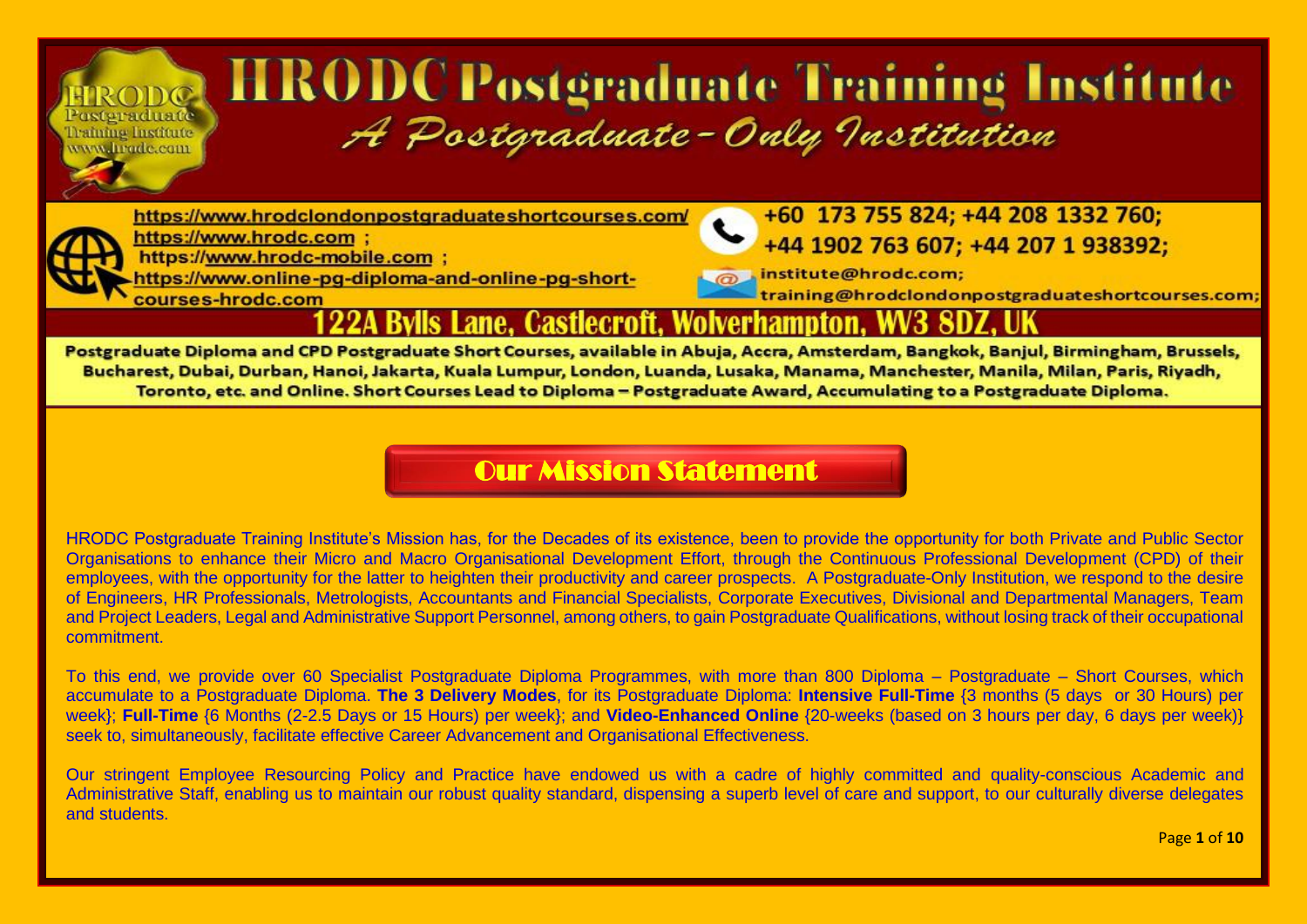| Course # | <b>Programme and Course Title</b>                                                                                                                                                                                                        | <b>Cost</b> | <b>Duration</b> |
|----------|------------------------------------------------------------------------------------------------------------------------------------------------------------------------------------------------------------------------------------------|-------------|-----------------|
| 090      | Oil and Gas Operation for Non Technical Staff - Incorporating Oil and Gas Safety<br>Course, Leading to Diploma - Postgraduate in Oil and Gas Operation,<br><b>Accumulating to Postgraduate Diploma.</b>                                  | £6,000.00   | <b>6 Days</b>   |
| 121      | <b>Advanced Oil Tanker Operations STCW 2011 Compliant Course, Leading to</b><br>Diploma - Postgraduate - in Advanced Oil Tanker Operations STCW 2011<br><b>Compliant (5-Credit), Accumulating to Postgraduate Diploma.</b>               | £25,000.00  | 25 Days         |
| 137      | Deepwater Drilling Operations and Well Control Course, Leading to Diploma -<br>Postgraduate - in Deepwater Drilling Operations and Well Control (Quad Credit),<br><b>Accumulating to Postgraduate Diploma.</b>                           | £20,000.00  | 20 Days         |
| 160.1    | International Petroleum - Oil and Gas - Terminal Services, SAP, Joint Venture,<br>Health, Safety, Human Resource, Organisation and Project Management, Intensive<br>Full-Time (3 Months) Programme, Leading to Postgraduate Diploma.     | £45,000.00  | <b>3 Months</b> |
| 160.2    | International Petroleum - Oil and Gas - Terminal Services, SAP, Joint Venture,<br>Health, Safety, Human Resource, Organisation and Project Management, Full-<br>Time (6 Months) Programme, Leading to Postgraduate Diploma.              | £45,000.00  | <b>6 Months</b> |
| 161      | International Petroleum - Oil and Gas - Investment: Joint Ventures, Mergers,<br>Acquisitions, Strategic and Financial Asset Management (Quad Credit) Course,<br>Leading to Diploma - Postgraduate, Accumulating to Postgraduate Diploma. | £20,000.00  | 20 Days         |
|          |                                                                                                                                                                                                                                          |             |                 |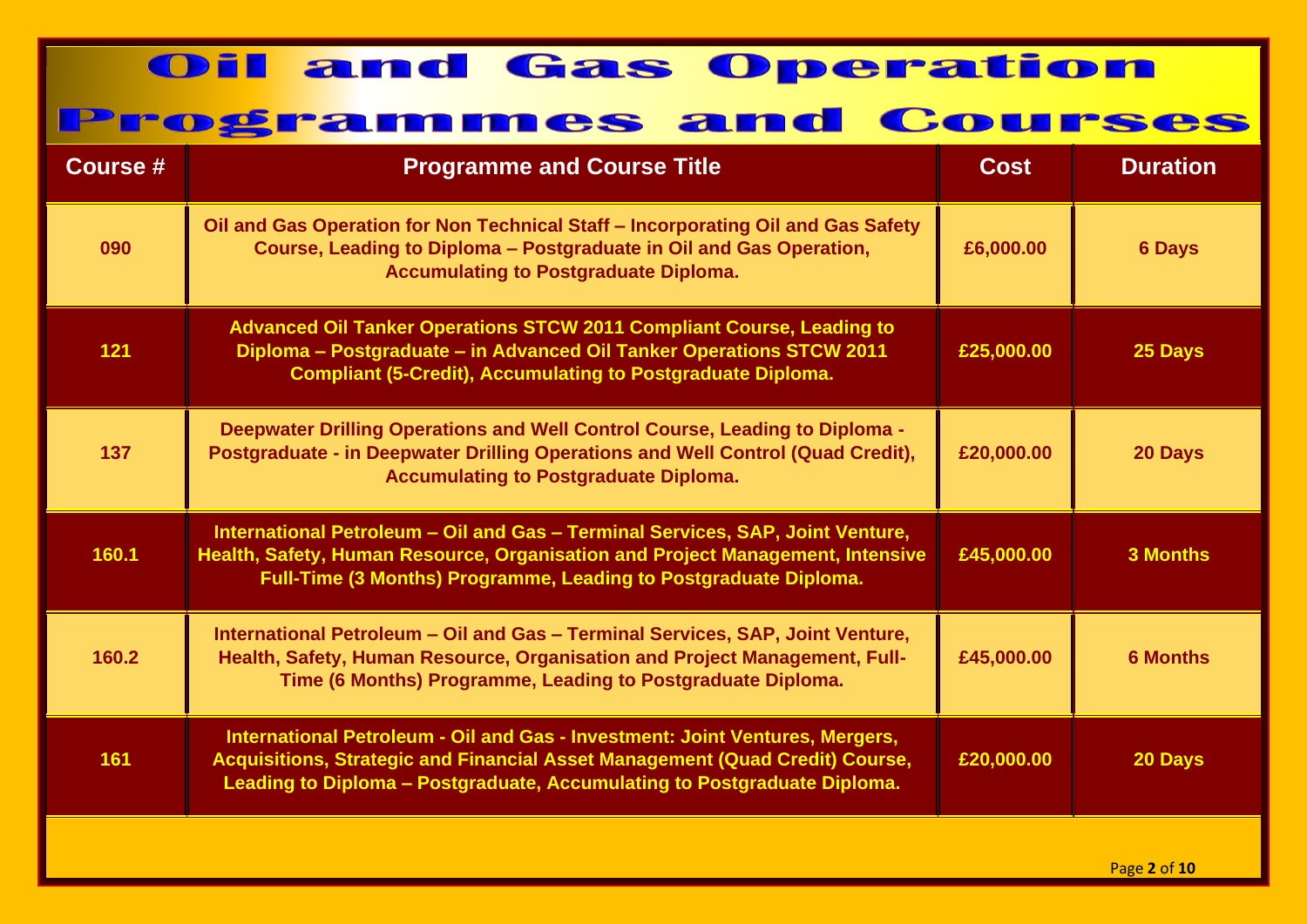| <b>Course #</b> | <b>Programme and Course Title</b>                                                                                                                                                                                                                                                                                                                                                 | <b>Cost</b> | <b>Duration</b> |
|-----------------|-----------------------------------------------------------------------------------------------------------------------------------------------------------------------------------------------------------------------------------------------------------------------------------------------------------------------------------------------------------------------------------|-------------|-----------------|
| 162             | Oil and Gas Prices and Forward Contracts: Understanding International Petroleum<br>- Oil & Gas - Market Rates, Hedging and Risks (Double Credit) Course, Leading to<br>Diploma - Postgraduate, Accumulating to Postgraduate Diploma.                                                                                                                                              | £10,000.00  | 10 Days         |
| 165             | Integration in International Petroleum - Oil and Gas - Exploration and Production<br>(E & P) Companies: Mergers, Acquisitions and Joint Ventures Course - Leading to<br>Diploma - Postgraduate in Leading to Diploma - Postgraduate - in International<br>Petroleum - Oil and Gas - E & P Mergers, Acquisitions & Joint Ventures,<br><b>Accumulating to Postgraduate Diploma.</b> | £5,000.00   | 5 Days          |
| 175.1           | Drilling Operation: On-Shore and Deepwater Oil and Gas Drilling Operations,<br>Incorporating Shale Gas Drilling, Intensive Full-Time (3 Months) Course, Leading<br>to Postgraduate Diploma in Petroleum - Oil and Gas - On-Shore and Deepwater<br><b>Drilling Operations.</b>                                                                                                     | £45,000.00  | <b>3 Months</b> |
| 175.2           | Drilling Operation: On-Shore and Deepwater Oil and Gas Drilling Operations,<br>Incorporating Shale Gas Drilling, Full-Time (6 Months) Course, Leading to<br>Postgraduate Diploma in Petroleum - Oil and Gas - On-Shore and Deepwater<br><b>Drilling Operations.</b>                                                                                                               | £45,000.00  | <b>6 Months</b> |
| 179             | International Petroleum - Oil and Gas - Terminal Services Management Course,<br>Leading to Diploma - Postgraduate (Quad Credit), Accumulating to Postgraduate<br>Diploma.                                                                                                                                                                                                         | £20,000.00  | 20 Days         |
|                 |                                                                                                                                                                                                                                                                                                                                                                                   |             | Page 3 of 10    |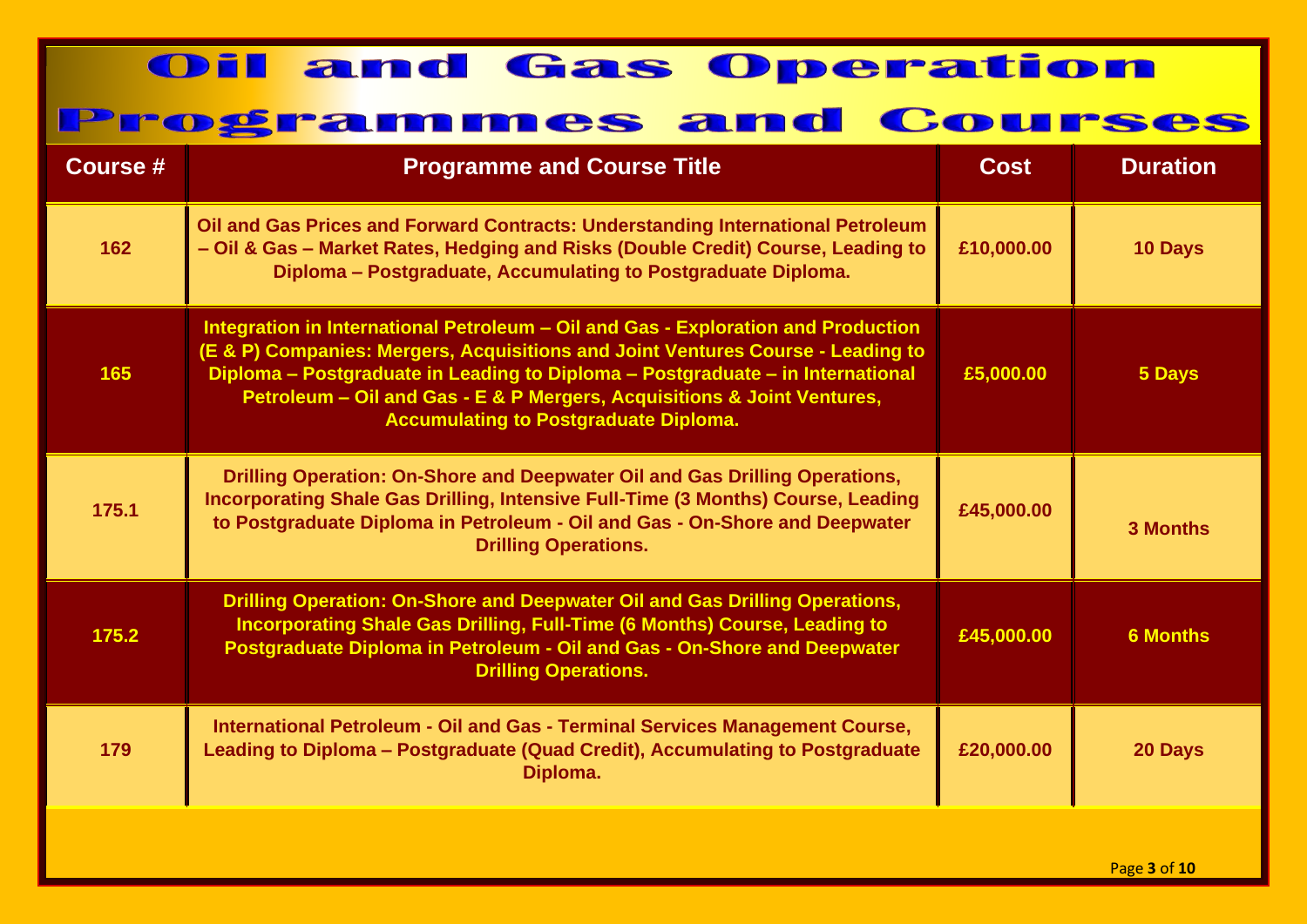| Course # | <b>Programme and Course Title</b>                                                                                                                                                                                                                                | <b>Cost</b> | <b>Duration</b> |
|----------|------------------------------------------------------------------------------------------------------------------------------------------------------------------------------------------------------------------------------------------------------------------|-------------|-----------------|
| 185      | Advanced Value Engineering for Petroleum - Oil and Gas - Engineers, Leading to<br>Diploma - Postgraduate - in Advanced Value Engineering for Petroleum - Oil and<br><b>Gas - Engineers (Quad-Credit).</b>                                                        | £20,000.00  | 20 Days         |
| 190.1    | International Petroleum - Oil and Gas - Operation for Non-Technical Staff: Mineral<br>Rights, Upstream Oil and Gas Mineral lease Contracts, Exploration, Drilling,<br>Production and Sale, 3 Months Intensive Full-Time Postgraduate Diploma.                    | £45,000.00  | <b>3 Months</b> |
| 190.2    | International Petroleum - Oil and Gas - Operation for Non-Technical Staff: Mineral<br>Rights, Upstream Oil and Gas Mineral lease Contracts, Exploration, Drilling,<br>Production and Sale, 6 Months Full-Time Postgraduate Diploma.                              | £45,000.00  | <b>6 Months</b> |
| 196.1    | Petroleum - Oil and Gas - Engineering: Oil and Gas Operation, Pipeline<br>Engineering. Non-Destructive Testing (NDT), Health, Safety, Project Management<br>and Business Report Writing, Postgraduate Diploma, Intensive Full-Time (3)<br><b>Months) Course.</b> | £45,000.00  | <b>3 Months</b> |
| 196.2    | Petroleum - Oil and Gas - Engineering: Oil and Gas Operation, Pipeline<br>Engineering. Non-Destructive Testing (NDT), Health, Safety, Project Management<br>and Business Report Writing, Postgraduate Diploma, Full-Time (6 Months)<br>Course.                   | £45,000.00  | <b>6 Months</b> |
|          |                                                                                                                                                                                                                                                                  |             |                 |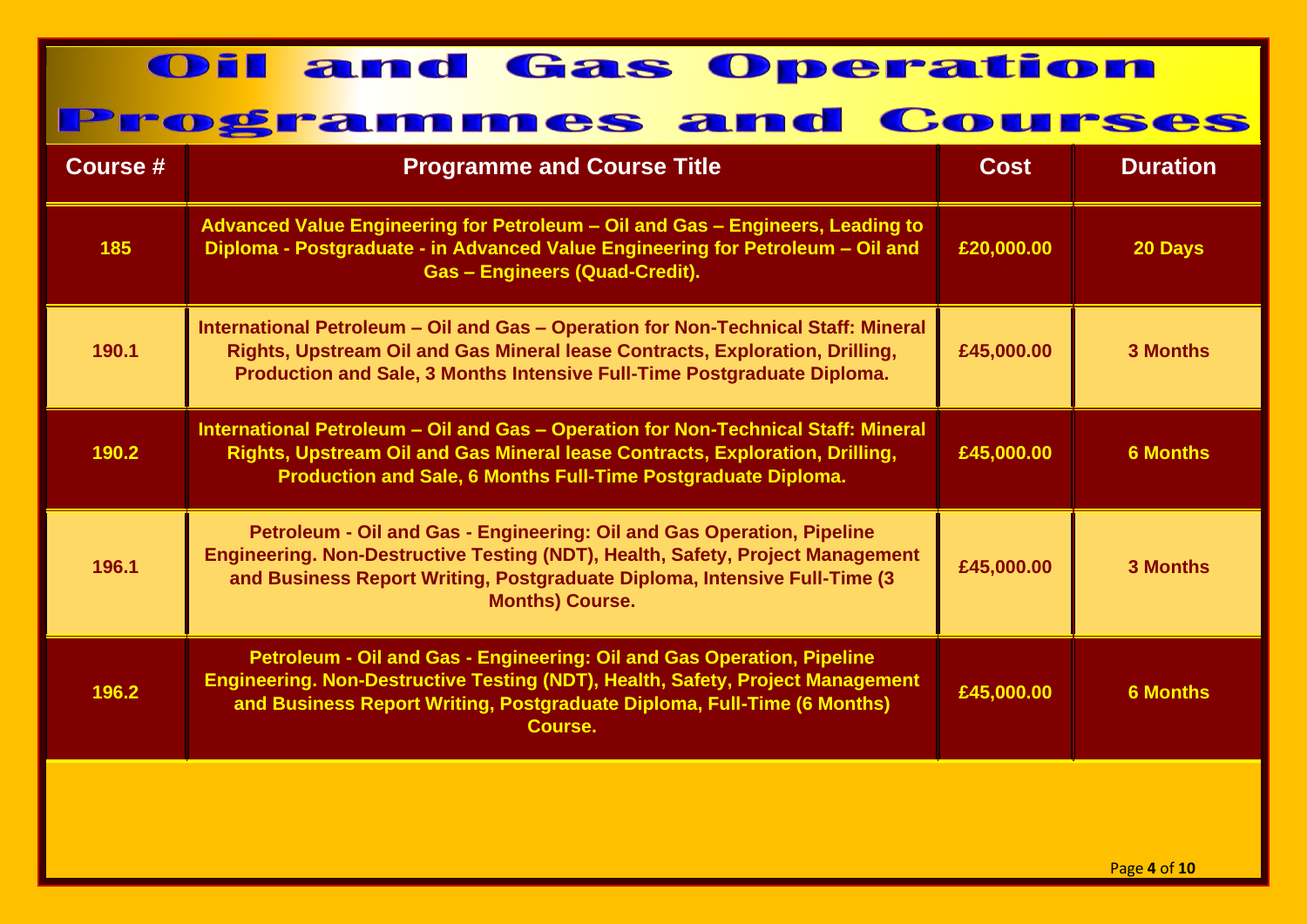| <b>Course #</b> | <b>Programme and Course Title</b>                                                                                                                                                                                                                                                                                          | <b>Cost</b> | <b>Duration</b> |
|-----------------|----------------------------------------------------------------------------------------------------------------------------------------------------------------------------------------------------------------------------------------------------------------------------------------------------------------------------|-------------|-----------------|
| 197.1           | Advanced Pipeline Engineering: Pipelines For Petroleum - Oil and Gas, Water,<br>Solids, Onshore and Deepwater, Intensive Full-Time (3 Months), Leading to<br>Postgraduate Diploma in Advanced Pipeline Engineering.                                                                                                        | £45,000.00  | <b>3 Months</b> |
| 197.2           | Advanced Pipeline Engineering: Pipelines For Petroleum - Oil and Gas, Water,<br>Solids, Onshore and Deepwater, Full-Time (6 Months), Leading to Postgraduate<br>Diploma in Advanced Pipeline Engineering.                                                                                                                  | £45,000.00  | <b>6 Months</b> |
| 198             | Non Destructive Testing (NDT), Non Destructive Evaluation (NDE), Petroleum - Oil<br>and Gas - Pipelines Inspection, Bridges Inspection, Oil Gas Storage Tanks<br>Testing, Rail NDE & NDT Inspection Testing, Acoustic Emission Testing (AE),<br>Visual and Optical Testing, Diploma - Postgraduate (Double Credit) Course. | £12,000.00  | 12 Days         |
| 200.1           | Petroleum - Oil and Gas - Production Systems, Oil and Gas Reservoir<br>Engineering, Oil and Gas Well Testing and Health and Safety in Oil and Gas<br>Industry, Intensive Full-Time (3 Months) Postgraduate Diploma.                                                                                                        | £45,000.00  | <b>3 Months</b> |
| 200.2           | Petroleum - Oil and Gas - Production Systems, Oil and Gas Reservoir<br>Engineering, Oil and Gas Well Testing and Health and Safety in Oil and Gas<br>Industry, Full-Time (6 Months) Postgraduate Diploma.                                                                                                                  | £45,000.00  | <b>6 Months</b> |
| 203.1           | International Petroleum - Oil and Gas - Accounting, Taxation and Investments,<br>Intensive Full-Time (3 Months) Postgraduate Diploma.                                                                                                                                                                                      | £45,000.00  | <b>3 Months</b> |
|                 |                                                                                                                                                                                                                                                                                                                            |             | Page 5 of 10    |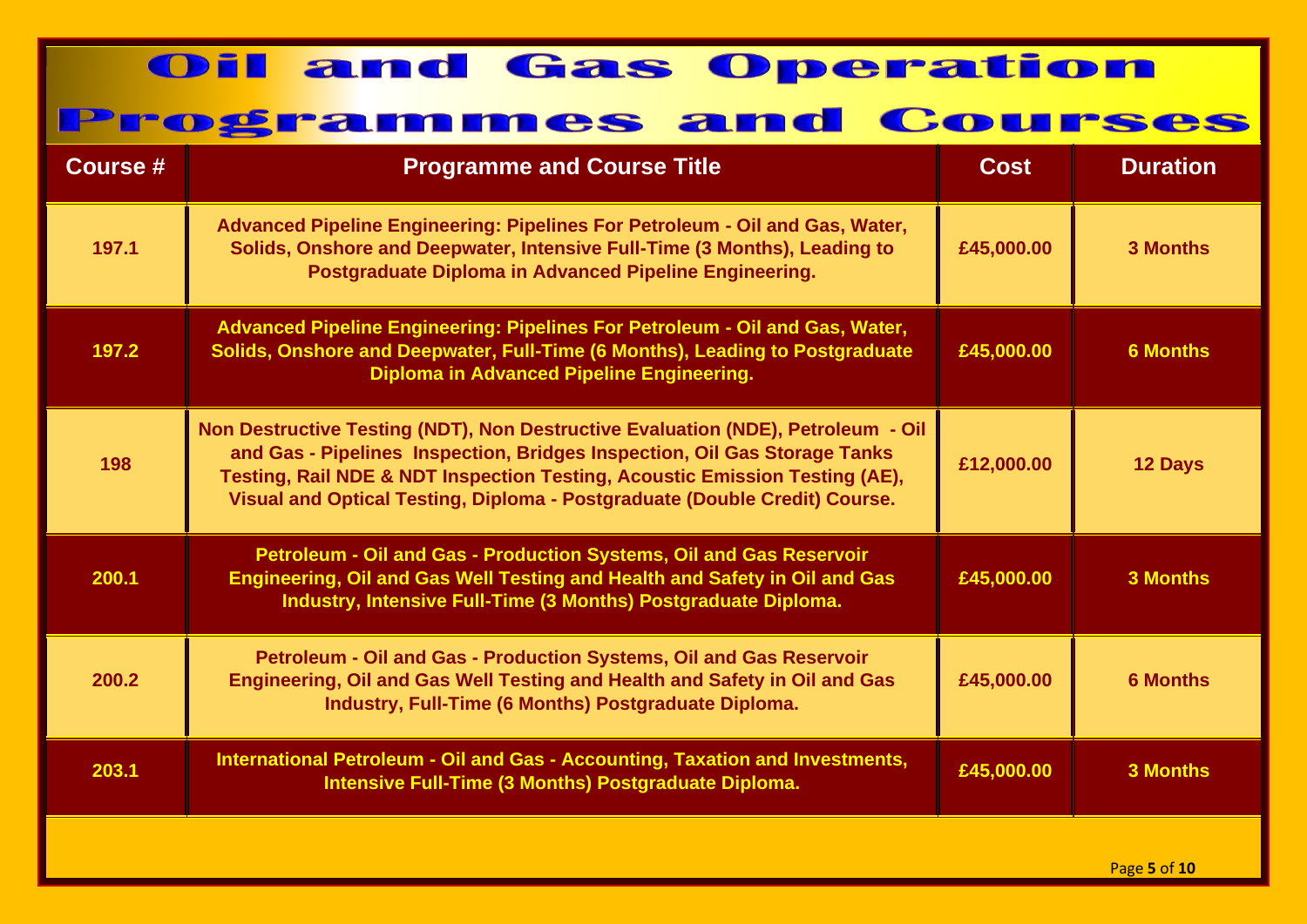| <b>Course #</b> | <b>Programme and Course Title</b>                                                                                                                                                                                                                                    | <b>Cost</b> | <b>Duration</b> |
|-----------------|----------------------------------------------------------------------------------------------------------------------------------------------------------------------------------------------------------------------------------------------------------------------|-------------|-----------------|
| 203.2           | International Petroleum - Oil and Gas - Accounting, Taxation and Investments,<br><b>Full-Time (6 Months) Postgraduate Diploma.</b>                                                                                                                                   | £45,000.00  | <b>6 Months</b> |
| 204.1           | Authorisation for Expenditure (AFE) in the Upstream International Petroleum - Oil<br>and Gas - Production, Accounting, Joint Venture, Lease and Sales Contracts,<br>Intensive Full-Time (3 Months) Postgraduate Diploma.                                             | £45,000.00  | 3 Months        |
| 204.2           | Authorisation for Expenditure (AFE) in the Upstream International Petroleum - Oil<br>and Gas - Production, Accounting, Joint Venture, Lease and Sales Contracts, Full-<br>Time (6 Months) Postgraduate Diploma.                                                      | £45,000.00  | <b>6 Months</b> |
| 205             | International Petroleum - Oil and Gas - Operation Joint Venture Accounting<br>Course, Leading to Diploma - Postgraduate International Petroleum - Oil and Gas -<br><b>Operation Joint Venture Accounting (Quad Credit), Accumulating to Postgraduate</b><br>Diploma. | £20,000.00  | 20 Days         |
| 206             | Petroleum - Oil and Gas - Production Contracts Course, Leading to Diploma -<br>Postgraduate Petroleum - Oil and Gas - Production Contracts (Double Credit),<br><b>Accumulating to Postgraduate Diploma.</b>                                                          | £10,000.00  | <b>10 Days</b>  |
| 207             | <b>Authorisation for Expenditure (AFE) Concepts, Contexts and Applications -</b><br><b>Exploration and Acquisition, Drilling Contract, Tangible Drilling, Production Costs</b><br>and Drilling Operational Problems - in Joint Operation Upstream International      | £10,000.00  | 10 Days         |
|                 |                                                                                                                                                                                                                                                                      |             |                 |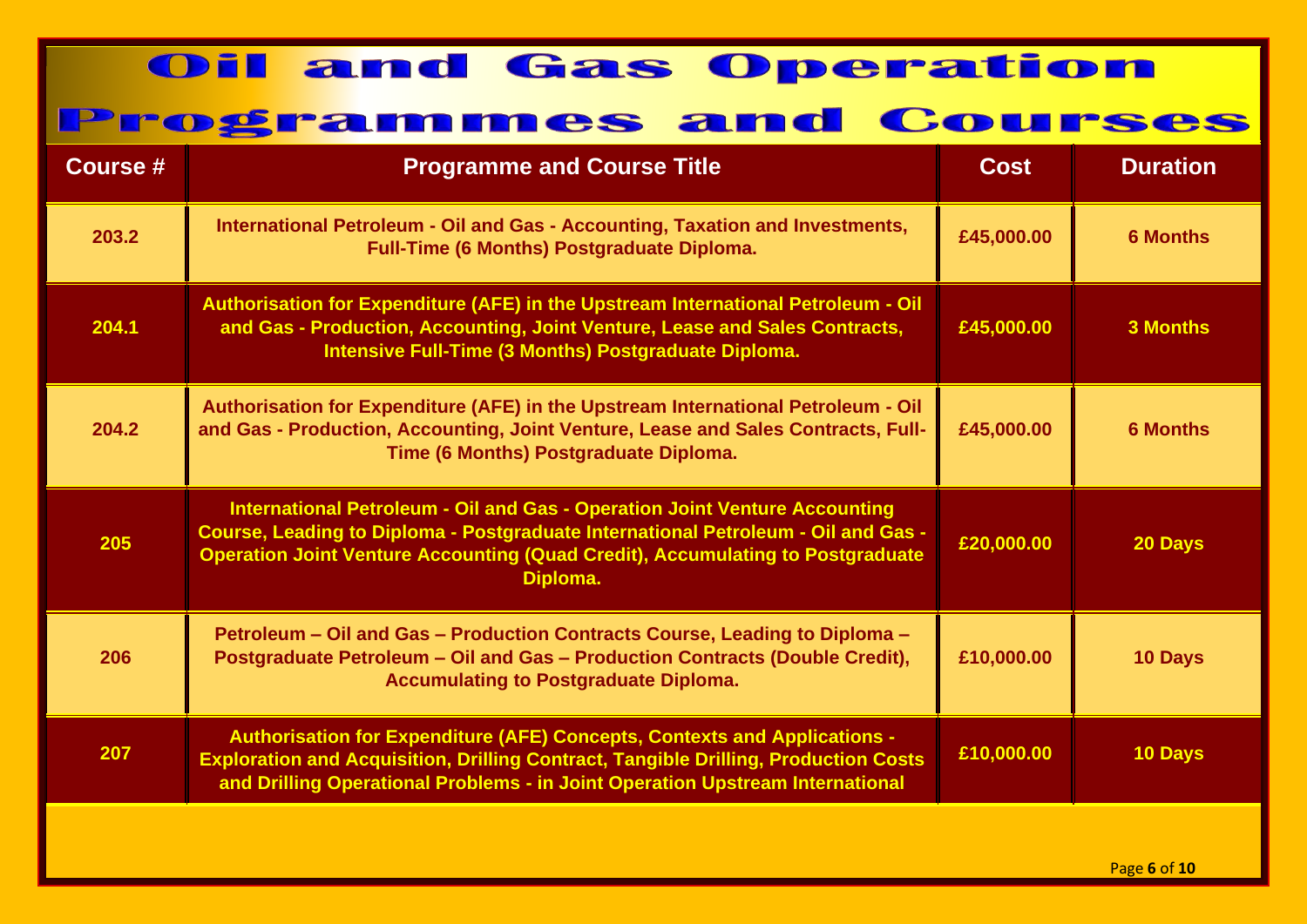| <b>Course #</b> | <b>Programme and Course Title</b>                                                                                                                                                                                                                                                                                                                              | <b>Cost</b> | <b>Duration</b>                                            |
|-----------------|----------------------------------------------------------------------------------------------------------------------------------------------------------------------------------------------------------------------------------------------------------------------------------------------------------------------------------------------------------------|-------------|------------------------------------------------------------|
|                 | Petroleum - Oil and Gas - Accounting, Diploma - Postgraduate (Double Credit)<br><b>Course, Accumulating to Postgraduate Diploma.</b>                                                                                                                                                                                                                           |             |                                                            |
| 207.M1          | <b>Contextualising Authorisation for Expenditure (AFE) Process in Exploration and</b><br>Acquisition, Drilling Contract, Tangible Drilling, Production Costs and Drilling<br><b>Operational Problems - in Joint Operation Upstream International Petroleum - Oil</b><br>and Gas - Accounting, Diploma - Postgraduate, Accumulating to Postgraduate<br>Diploma. | £5,000.00   | 5 Days                                                     |
| 207.M2          | Authorisation for Expenditure (AFE) Application in Exploration and Acquisition,<br><b>Drilling Contract, Tangible Drilling, Production Costs and Drilling Operational</b><br>Problems - in Joint Operation Upstream International Petroleum - Oil and Gas -<br>Accounting, Diploma - Postgraduate, Accumulating to Postgraduate Diploma.                       | £5,000.00   | 5 Days                                                     |
| 212             | Vibration Analysis and Non Destructive Testing (NDT), Non Destructive Evaluation<br>(NDE), Petroleum - Oil and Gas - Pipelines Inspection, Bridges Inspection, Oil Gas<br>Storage Tanks Testing, Rail NDE & NDT Inspection Testing, Acoustic Emission<br>Testing (AE), Visual and Optical Testing, Diploma - Postgraduate (Quad Credit)<br><b>Course</b>       | £22,000.00  | 22 Days                                                    |
| 216             | Natural Gas Processing and Troubleshooting Course, Diploma - Postgraduate in<br><b>Natural Gas Processing and Troubleshooting (Quad Credit), Accumulating to</b><br><b>Postgraduate Diploma.</b>                                                                                                                                                               | £20,000.00  | 20 Days                                                    |
|                 |                                                                                                                                                                                                                                                                                                                                                                |             | $D2 \sigma \sigma$ , $\tau$ , $\sigma$ , $\tau$ , $\sigma$ |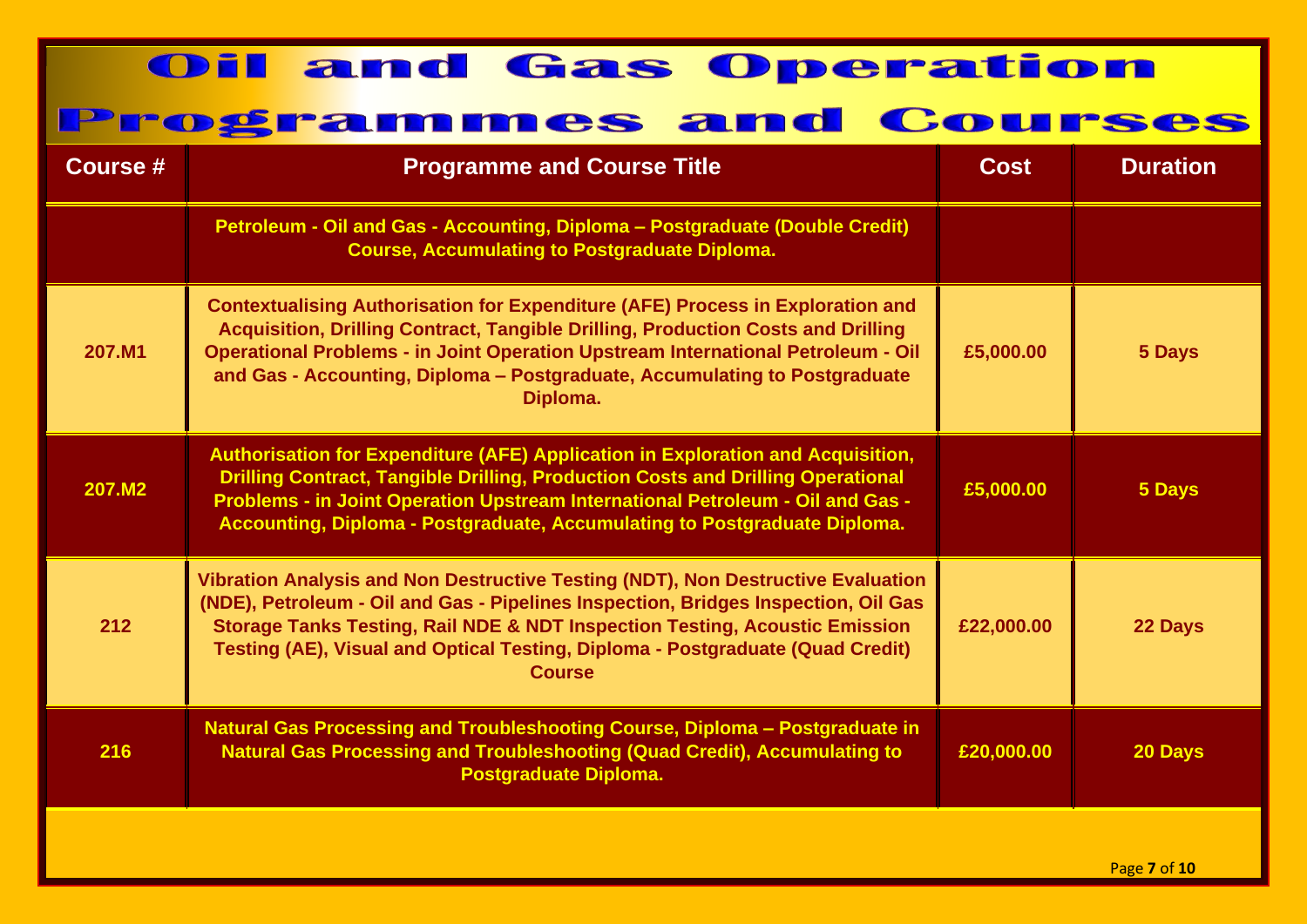| <b>Course #</b> | <b>Programme and Course Title</b>                                                                                                                                                                                                                                                      | <b>Cost</b> | <b>Duration</b>          |
|-----------------|----------------------------------------------------------------------------------------------------------------------------------------------------------------------------------------------------------------------------------------------------------------------------------------|-------------|--------------------------|
| 216.M1          | Natural Gas Processing and Troubleshooting (1) Course, Leading to Diploma -<br>Postgraduate in Natural Gas Processing and Troubleshooting (1), Accumulating<br>to Postgraduate Diploma.                                                                                                | £5,000.00   | 5 days                   |
| 216.M2          | Natural Gas Processing and Troubleshooting (2) Course, Diploma - Postgraduate<br>Natural Gas Processing and Troubleshooting (2) (Double Credit), Accumulating<br>to Postgraduate Diploma.                                                                                              | £10,000.00  | 10 Days                  |
| 216.M3          | <b>Natural Gas Processing and Troubleshooting (3) Course, Leading to Diploma -</b><br>Postgraduate Natural Gas Processing and Troubleshooting (3), Accumulating<br>to Postgraduate Diploma.                                                                                            | £5,000.00   | 5 Days                   |
| 229             | Oil and Gas - Petroleum - Marketing Management Course, Leading to Diploma -<br>Postgraduate Oil and Gas - Petroleum - Marketing Management, Accumulating to<br>Postgraduate Diploma.                                                                                                   | £5,000.00   | 5 Days                   |
| 233             | Petroleum - Oil and Gas - Refinery Engineering Course, Leading to Diploma -<br>Postgraduate Oil and Gas - Refinery Engineering Quad Credit, Accumulating to<br>Postgraduate Diploma.                                                                                                   | £20,000.00  | 20 Days                  |
| 238             | International Petroleum - Oil and Gas - Exploration and Production Contracts:<br>Upstream Oil and Gas Agreements, Leading to Diploma - Postgraduate - in<br>International Oil and Gas Exploration and Production Contracts (8-Credit),<br><b>Accumulating to Postgraduate Diploma.</b> | £40,000.00  | 2 Months                 |
|                 |                                                                                                                                                                                                                                                                                        |             | $D2$ $D2$ $D2$ $D1$ $D2$ |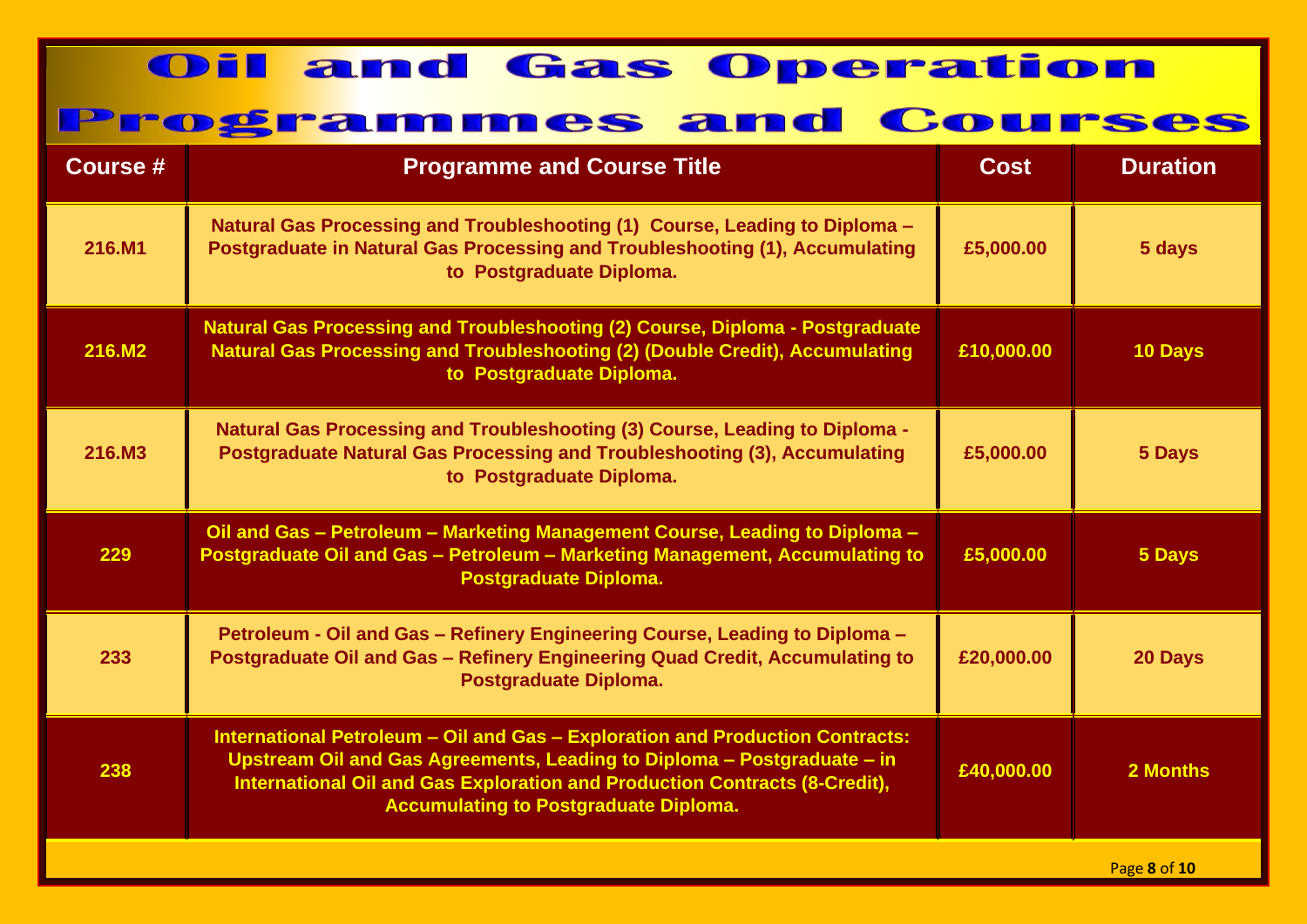| Course # | <b>Programme and Course Title</b>                                                                                                                                                                                                                                                         | Cost       | <b>Duration</b> |
|----------|-------------------------------------------------------------------------------------------------------------------------------------------------------------------------------------------------------------------------------------------------------------------------------------------|------------|-----------------|
| 238.M1   | International Petroleum Oil and Gas Exploration Contract Module 1, Leading to<br>International Oil and Gas Joint Exploration Contracts: Government Contracts and<br>Joint Operating Agreement, Accumulating to Postgraduate Diploma.                                                      | £5,000.00  | 5 Days          |
| 241.1    | Oil and Gas Drilling, Reservoir Engineering, Shale Gas Drilling and Advanced<br><b>Business English Communication, Intensive Full-Time (3 Months) Programme.</b><br>Leading to Postgraduate Diploma in Oil and Gas Drilling, Reservoir Engineering<br>and Business English Communication. | £45,000.00 | 3 Months        |
| 241.2    | Oil and Gas Drilling, Reservoir Engineering, Shale Gas Drilling and Advanced<br><b>Business English Communication, Full-Time (6 Months) Programme. Leading to</b><br>Postgraduate Diploma in Oil and Gas Drilling, Reservoir Engineering and<br><b>Business English Communication.</b>    | £45,000.00 | <b>6 Months</b> |
|          |                                                                                                                                                                                                                                                                                           |            |                 |